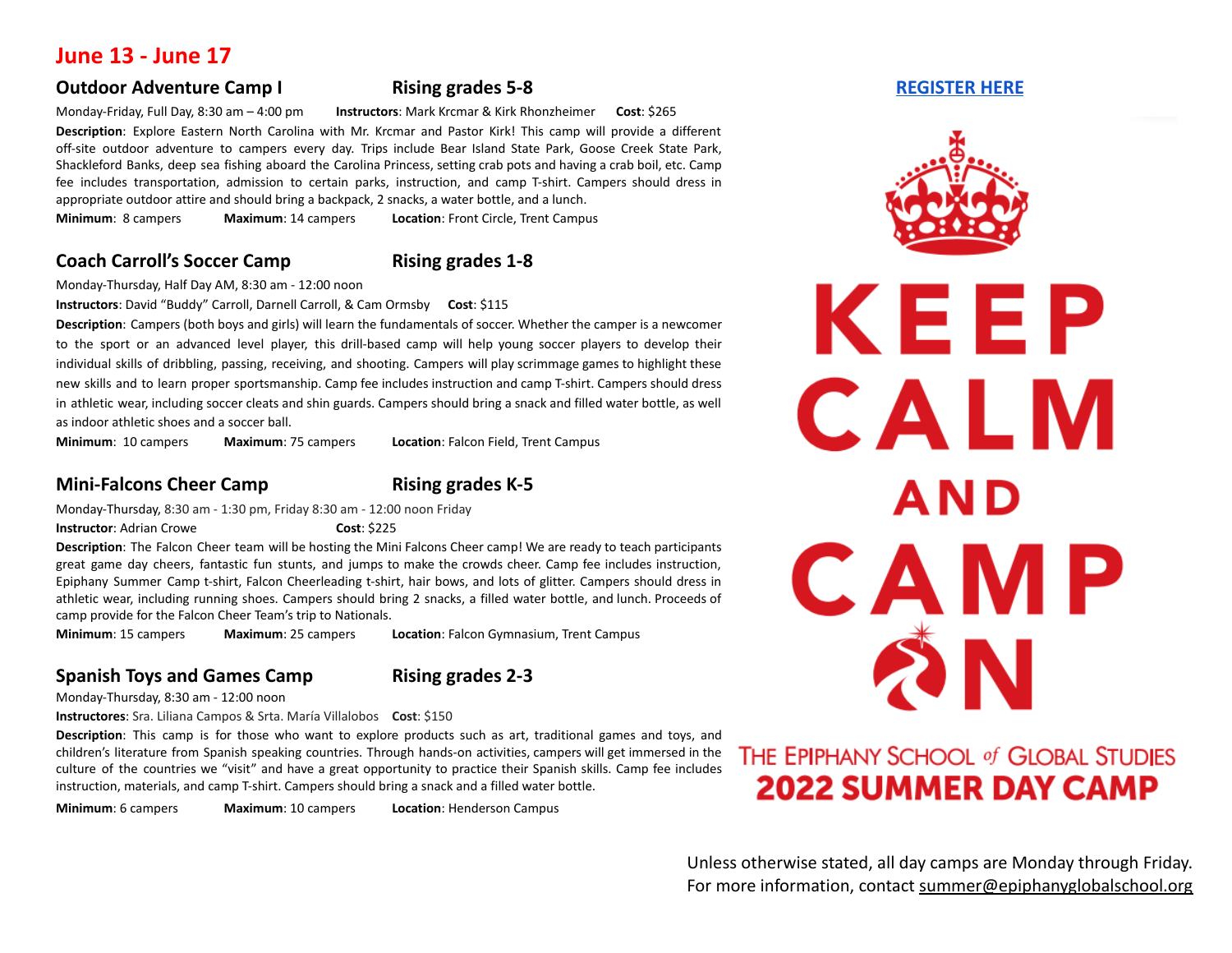### **June 20 - June 24**

## **Outdoor Adventure Camp II Rising grades 5-8**

### Monday-Friday, 8:30 am – 4:00 pm **Instructors**: Mark Krcmar & Kirk Rhonzheimer **Cost**: \$265

**Description**: Explore Eastern North Carolina with Mr. Krcmar and Pastor Kirk! This camp will provide a different off-site outdoor adventure to campers every day. Trips include Bear Island State Park, Goose Creek State Park, Shackleford Banks, deep sea fishing aboard the Carolina Princess, setting crab pots and having a crab boil, etc. Camp fee includes transportation, admission to certain parks, instruction, and camp T-shirt. Campers should dress in appropriate outdoor attire and should bring a backpack, 2 snacks, a water bottle, and a lunch.

**Minimum**: 8 campers **Maximum**: 14 campers **Location**: Front Circle, Trent Campus

Monday-Friday, 8:30 am – 12:00 noon **Instructor**: Travis Quay **Cost**: \$155

**Description**: Campers will understand time and history in a new way. Ground surveying, excavating, archaeological drawing, and reassembling artifacts will be explored through special dug trenches in Epiphany's Nature Trail. Activities will include digging for fossils at a nearby mine, a mock excavation, and a visit to a cemetery. Camp fee includes instruction, materials, and camp T-shirt. Campers should dress in clothes ready to get very dirty. Campers should bring a snack, filled water bottle, sunscreen, and bug repellent.

**Minimum**: 5 campers **Maximum**: 10 campers **Location**: Trent Campus

**Get Messy Art Camp Rising grades 1-3**

Monday-Thursday, 8:30 am – 12:00 noon **Instructor**: Tammi Newton & Calah Ronzheimer **Cost**: \$165

Description: Campers will have art-*rageous* opportunities to express themselves artistically. This camp will be a hands-on experience that allows campers to experiment with a wide range of media: color mixing, canvas painting, candle making, tie-dyes, and more. Camp fee includes instruction, art supplies, and camp T-shirt. Campers are asked to dress for mess and bring a healthy snack and filled water bottle.

**Minimum**: 8 campers **Maximum**: 12 campers **Location**: Sparks Hall, Henderson Campus

# **Coach Quebedeaux's Basketball Camp Rising grades K-6**

Monday-Friday, 8:30 am – 12:00 noon **Instructor**: Alison Quebedeaux **Cost**: \$115

**Description**: Campers (boys and girls) will learn the fundamentals of basketball from Epiphany's Women's Basketball Coach, along with members of the JV and Varsity players. Whether the camper is a newcomer to the sport or an advanced level player, this drill-based camp will help young basketball players develop their individual skills of passing, shooting, dribbling, and rebounding. Camp fee includes instruction and camp T-shirt. Campers should dress in athletic wear including athletic shoes. Campers should bring a snack and a filled water bottle.

**Minimum**: 10 campers **Maximum**: 100 campers **Location**: Falcon Gymnasium, Trent Campus

### **Spanish Toys and Games Camp Rising grades 2-3**

Monday-Thursday, 8:30 am - 12:00 noon **Instructores**: Sra. Liliana Campos & Srta. María Villalobos **Cost**: \$150

**Description**: This camp is for those who want to explore products such as art, traditional games and toys, and children's literature from Spanish speaking countries. Through hands-on activities, campers will get immersed in the culture of the countries we "visit" and have a great opportunity to practice their Spanish skills. Camp fee includes instruction, materials, and camp T-shirt. Campers should bring a snack and a filled water bottle. **Minimum**: 6 campers **Maximum**: 10 campers **Location**: Henderson Campus

> Unless otherwise stated, all day camps are Monday through Friday. For more information, contact [summe](mailto:summer@epiphanyglobalschool.org)r@epiphanyglobalschool.org



# THE EPIPHANY SCHOOL of GLOBAL STUDIES **2022 SUMMER DAY CAMP**

# **Archaeology Camp Rising grades 4-7**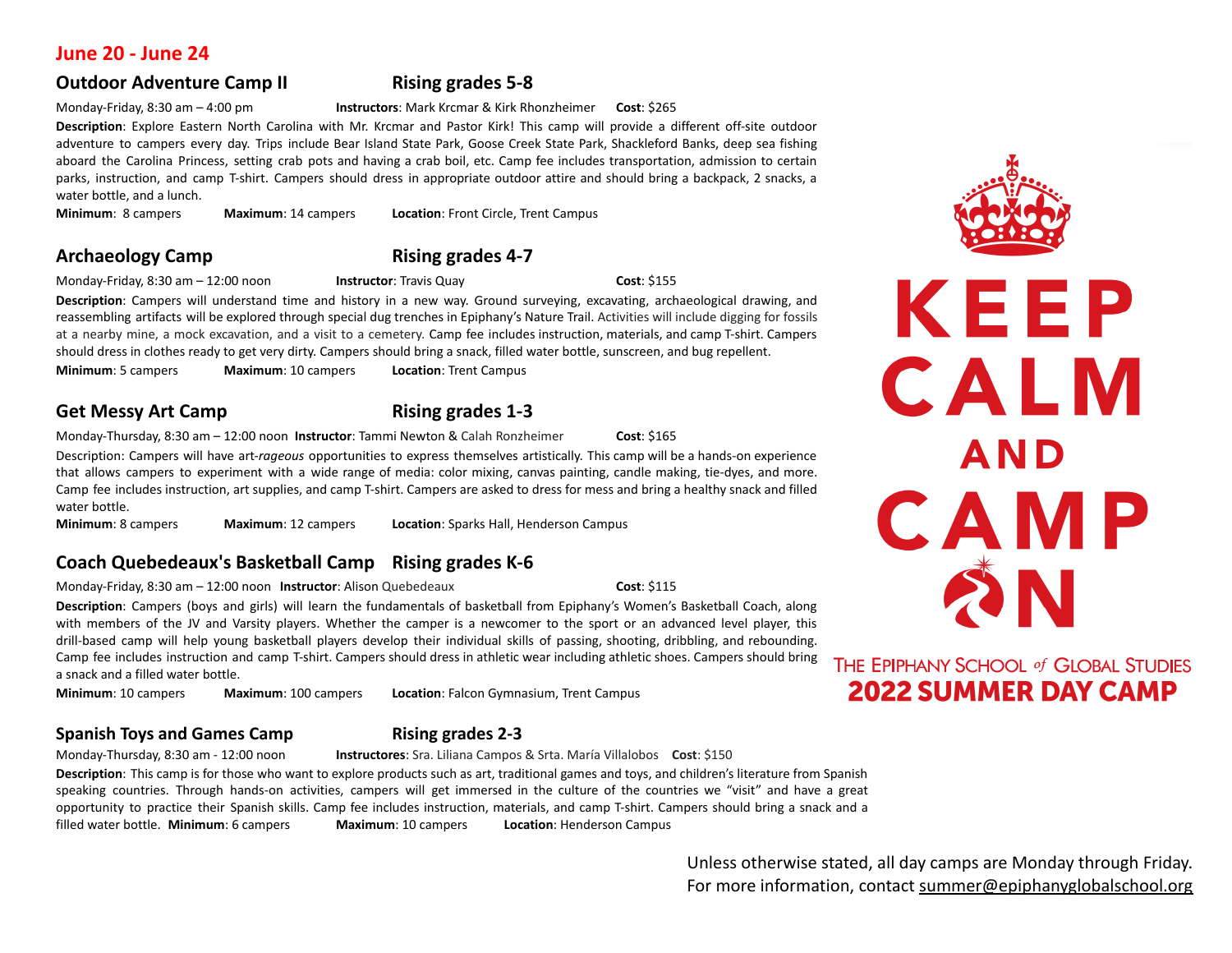# **June 27 - July 1**

# **Parks Exploration Camp Rising grades 2-6**

Monday-Friday, 8:30 am – 12:00 noon **Instructors**: Dr. James & Coach James **Cost**: \$165

**Description**: Campers will experience a fun-filled week of field activities and games including off-campus exploring of local area parks. For three of the five days, we will travel by bus to Creekside Park, Martin Marietta Park, Kidsville, and Union Point Park for fun scavenger hunts, trail walking, exploring, and playground fun. Camp fee includes instruction and camp T-shirt. Campers should dress in appropriate outdoor attire including close-toed shoes and should bring a small backpack with a snack, filled water bottle, sunscreen, and towel. **Minimum**: 15 campers **Maximum**: 40 campers **Location**: Front Circle, Trent Campus

# **Photoshop Camp Rising grades 6-8**

Monday-Friday, 8:30 am – 4:00 pm **Instructor**: Mark Smith **Cost**: \$200

**Description**: Campers will learn the basics of photo editing from a 20-year, retired computer science/engineering teacher. Campers will learn how to transform images, gain practical experience, and use professional software to correct, enhance, and elevate their images to the next level. Camp fee includes instruction, materials, and camp T-shirt. Campers should bring a snack, lunch, and a filled water bottle. Very important: bring your own laptops (not Chromebooks).

**Minimum**: 8 campers **Maximum**: 20 campers **Location**: Trent Campus, Learning Center

# **July 11 - July 15**

# **STEAM Camp Rising grades 1-3**

Monday-Friday, 8:30 am – 12:00 noon **Instructors**: Tammi Newton & Cailin Whitsett **Cost**: \$165 **Description**: Don't forget the arts! S.T.E.A.M (Science, Technology, Engineering, ARTS, and Mathematics) will have fun daily activities. Each day will be a different focus. This camp is tailored to those who love to build, doodle, get dirty, and have fun. Camp fee includes instruction, materials, and camp T-shirt. Campers should bring a snack and a filled water bottle.

**Minimum**: 10 campers **Maximum**: 16 campers **Location**: Sparks Hall, Trent Campus

# **2D Gamemaker Camp Rising grades 6-8**

### Monday-Friday, 8:30 am – 4:00 pm **Instructor**: Mark Smith **Cost**: \$200

**Description**: Campers will learn the basics of game design and coding from a 20-year, retired computer science/engineering teacher. Campers will use a free software called Gamemaker to make simple computer games using an industry-standard game engine. Camp fee includes instruction, materials, and camp T-shirt. Campers should bring a snack, lunch, and a filled water bottle. Very important: bring your own laptops (not Chromebooks).

**Minimum**: 8 campers **Maximum**: 20 campers **Location**: Trent Campus, Learning Center

CALM **AND** CAMP ŹΝ THE EPIPHANY SCHOOL of GLOBAL STUDIES

**2022 SUMMER DAY CAMP** 

KEEP

Unless otherwise stated, all day camps are Monday through Friday. For more information, contact [summe](mailto:summer@epiphanyglobalschool.org)r@epiphanyglobalschool.org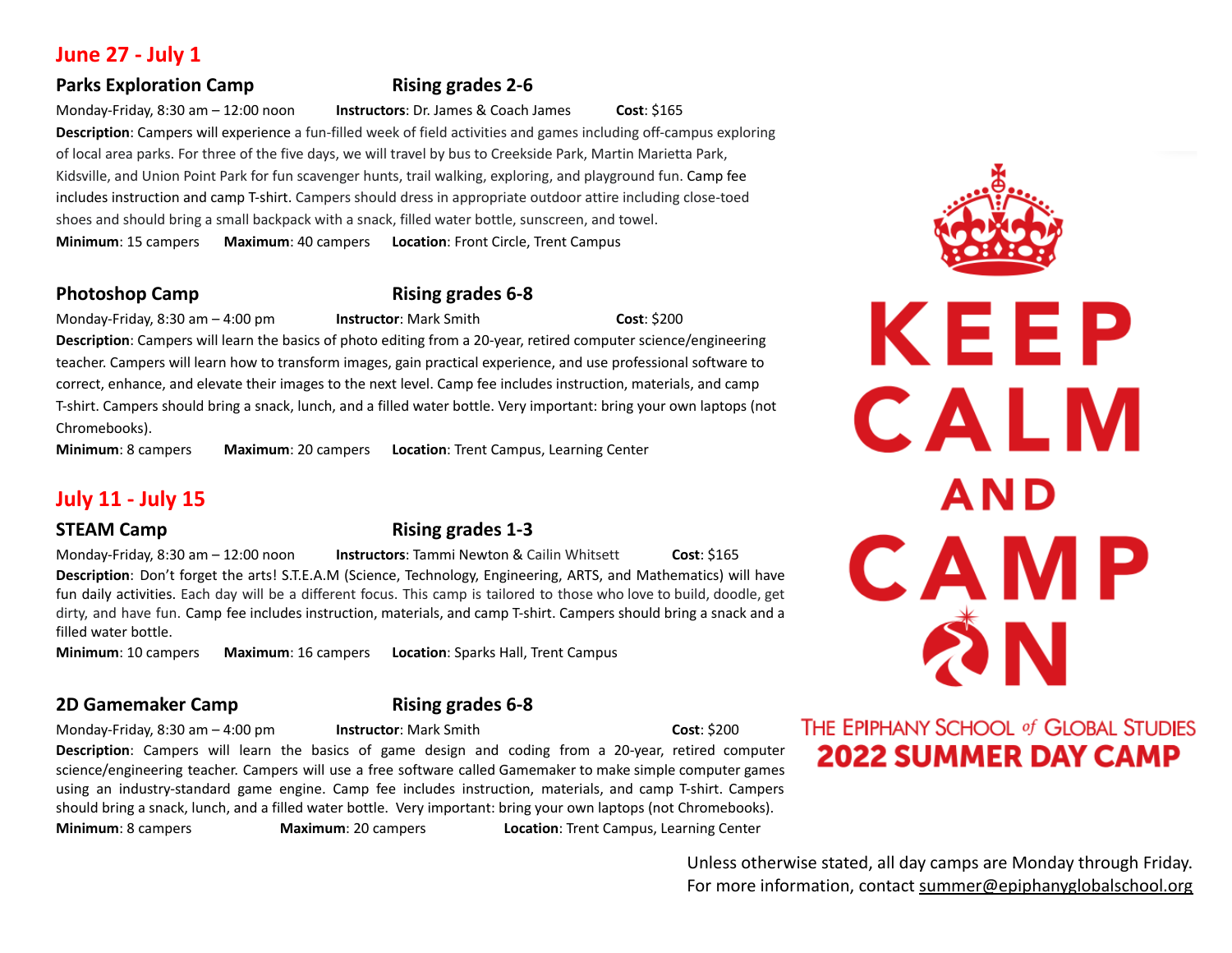# **July 18 - July 22**

# **Coach Toler's Tennis Camp Rising grades 1-3**

Monday - Friday, 8:30 am - 10:00 am **Instructor**: Graham Toler **Cost**: \$95

**Description**: The Tennis Camp is for all levels. Campers will get to learn a sport of a lifetime through age-appropriate skills, drills, and play. Through a combination of good sportsmanship and teamwork, campers will work together to learn the proper grips, strokes, and scoring to play the game. Camp fee includes instruction and camp T-shirt. Campers should bring their own tennis racket and filled water bottle. Campers should dress in athletic wear, including running shoes and hat, and should wear sunscreen.

**Minimum**: 10 campers **Maximum**: 20 campers **Location**: Tennis Courts, Trent Campus

# **Coach Toler's Tennis Camp Rising grades 4-8**

Monday - Friday, 10:30 - 12:00 noon **Instructor**: Graham Toler **Cost**: \$95

**Description**: The Tennis Camp is for all levels. Campers will get to learn a sport of a lifetime through age-appropriate skills, drills, and play. Through a combination of good sportsmanship and teamwork, campers will work together to learn the proper grips, strokes, and scoring to play the game. Camp fee includes instruction and camp T-shirt. Campers should bring their own tennis racket and filled water bottle. Campers should dress in athletic wear, including running shoes and hat, and should wear sunscreen.

**Minimum**: 10 campers **Maximum**: 20 campers **Location**: Tennis Courts, Trent Campus



# KEEP CALM **AND** CAMP 2 N

# THE EPIPHANY SCHOOL of GLOBAL STUDIES **2022 SUMMER DAY CAMP**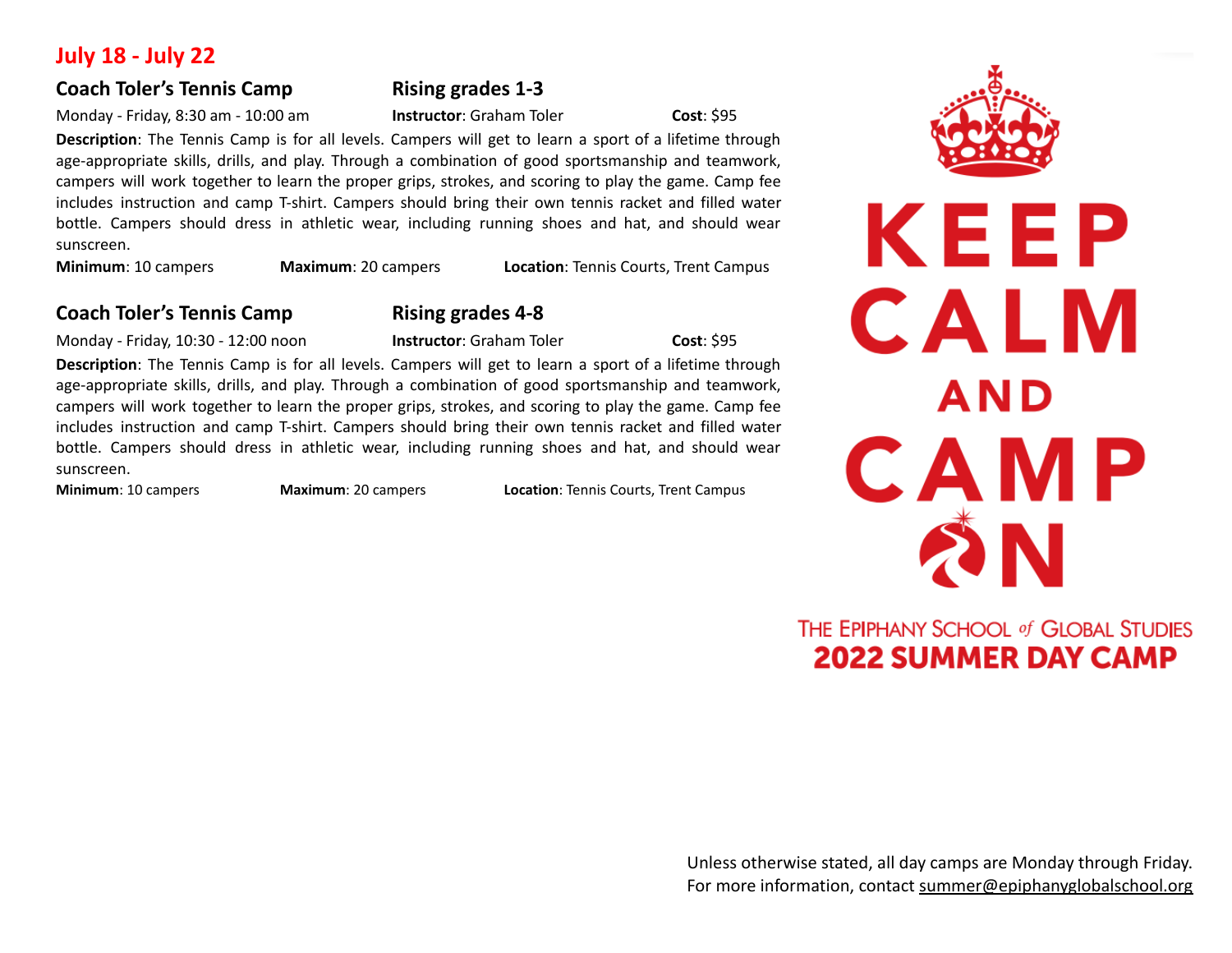# **July 25 - July 29**

# **3D Computer Animation Camp Rising grades 6-8**

Monday-Friday, 8:30 am – 4:00 pm **Instructor**: Mark Smith **Cost**: \$200

**Description**: Calling all future Pixar artists! Campers will learn the basics of design, graphics, and animation from a 20-year, retired computer science/engineering teacher. Campers will use software to design and animates sprites. Camp fee includes instruction, materials, and camp T-shirt. Campers should bring a snack, lunch, and a filled water bottle.

**Minimum**: 8 campers **Maximum**: 20 campers **Location**: Trent Campus

# **Singapore Math Camp Rising grades 3-5** *new students only*

Monday-Thursday, 8:30 am - 12:00 noon **Instructor**: Kim Kelly **Cost**: \$0

**Description**: This camp is specifically designed for newly matriculating Epiphany students in grades 3-5 who would like to be ready for Singapore Math prior to the start of school. We want every new Epiphany third through fifth grader to feel ready for their upcoming math; therefore, we offer this camp free of charge. Mixed in with the math instruction will be activities and games designed to get the kids moving their bodies. Campers should bring a snack and a great attitude! **Register directly with Tahira Copland, Director of Admissions, [tcopland@epiphanyglobalschool.org](mailto:tcopland@epiphanyglobalschool.org)**

**Minimum**: 2 campers **Maximum**: 10 campers **Location**: White Building, Henderson Campus

## **Middle School New Student Orientation Rising grades 6-8** *new students only*

Monday-Tuesday, 10:00 am - 12:00 noon **Instructor**: Lisa Haidt **Cost**: \$0

**Description**: This camp is specifically designed for newly matriculating Epiphany students in grades 6-8. The camp will focus heavily on introducing students to the learning and communicative platforms that Epiphany students are required to master: Rediker portal, school email, Google Classroom, etc. Students should bring the electronic device (laptop or tablet) that they plan to use when school starts. **Register directly with Tahira Copland, Director of Admissions, [tcopland@epiphanyglobalschool.org](mailto:tcopland@epiphanyglobalschool.org)**

**Minimum**: 2 campers **Maximum**: 24 campers **Location**: Trent Campus, classroom

# **Upper School New Student Orientation Rising grades 9-12** *new students only*

Monday-Tuesday, 1:00 pm - 3:00 pm **Instructor**: Lisa Haidt **Cost**: \$0 **Description**: This camp is specifically designed for newly matriculating Epiphany students in grades 9-12. The camp will focus heavily on introducing students to the learning and communicative platforms that Epiphany students are required to master: Rediker portal, school email, Google Classroom, etc. Students should bring the electronic device (laptop or tablet) that they plan to use when school starts. **Register directly with Tahira Copland, Director of Admissions, [tcopland@epiphanyglobalschool.org](mailto:tcopland@epiphanyglobalschool.org)**

**Minimum**: 2 campers **Maximum**: 24 campers **Location**: Trent Campus, classroom

Unless otherwise stated, all day camps are Monday through Friday. For more information, contact [summe](mailto:summer@epiphanyglobalschool.org)r@epiphanyglobalschool.org



KEEP

CALM

**AND** 

CAMP

# **SN** THE EPIPHANY SCHOOL of GLOBAL STUDIES **2022 SUMMER DAY CAMP**